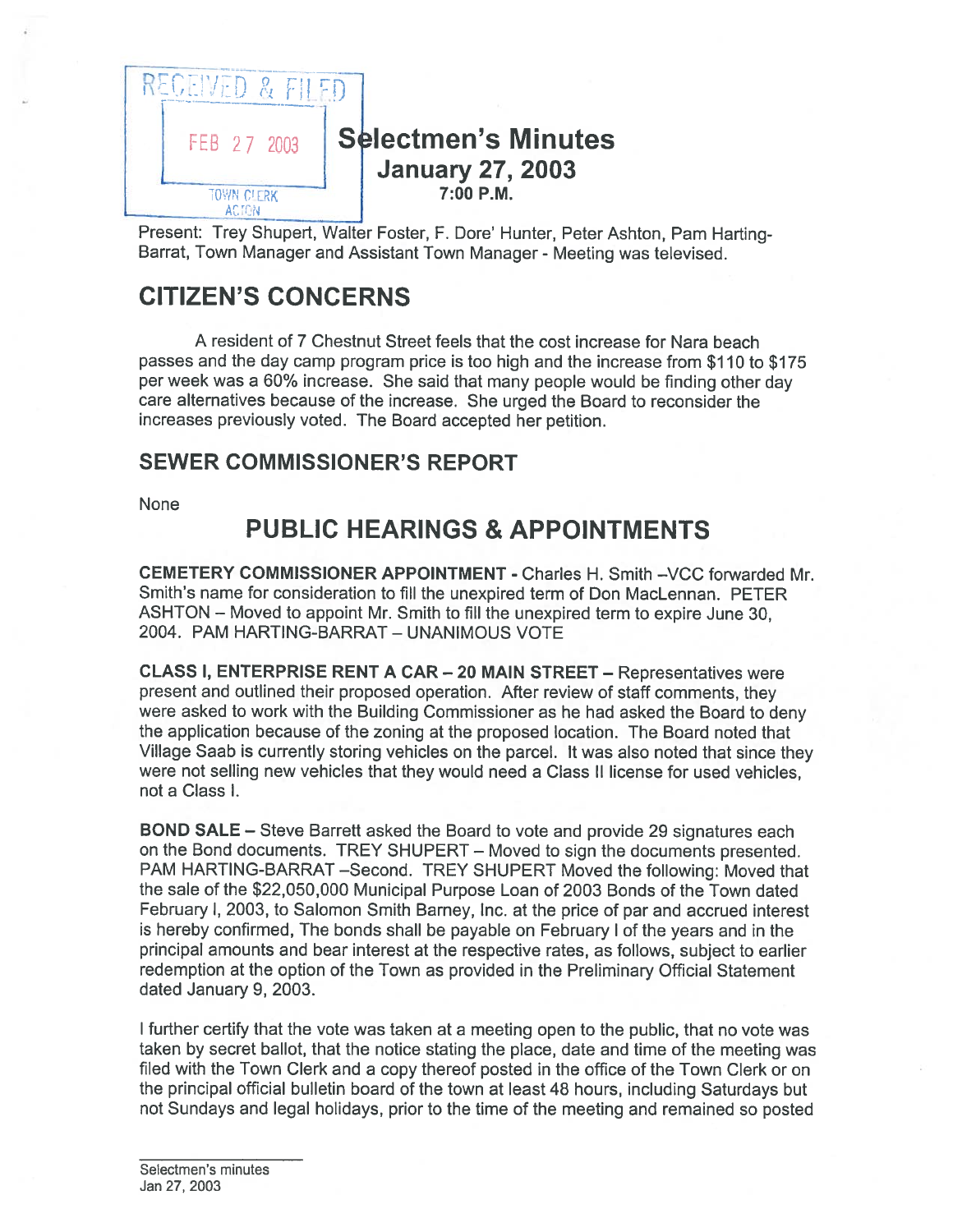at the time of the meeting, that no deliberations or decision in connection with the sale of the bonds were taken in executive session, and that the official record of the meeting was made available to the public promptly and remains available to the public, all in accordance with G.L. c39, s23B as amended. PAM HARTING-BARRAT - Second. UNANIMOUS VOTE

(Entire copy attached to these minutes)

## SELECTMEN'S BUSINESS

SITE PLAN 07/26/00-372, TASHMOO COVE (BROOKSIDE) — Peter asked about the cost of \$30 per foot to build sidewalks. He asked if the proposed location included the lands. Peter said that he had heard from the residents. If they don't want it, that we pursue the donation in lieu of building sidewalks.

Walter noted that if the residents didn't want it we should not build it.

Evelyn Burns she is not in favor of the side walk being built on Esterbrook Road, but was in favor of the one that goes through from 2A behind the building (the truck entrance). She said that those teenagers reporting for work at the Mall would use it.

Bill Kingman — Spoke about the speed on Esterbrook.

WALTER FOSTER –Moved to accept in lieu of sidewalk \$9,750.00 and add in any additional amounts from the wet land replication. PAM HARTING-BARRAT. Second. UNANIMOUS VOTE.

#### FY04 BUDGET DISCUSSION

Peter gave <sup>a</sup> report on his latest review of the budget. He feels that both the <sup>A</sup> & <sup>B</sup> budgets carried more risk than he felt we should carry. He felt the <sup>A</sup> budget presented <sup>a</sup> compromise between the School and Town. He feels very strongly that there is not enough difference between A & B. His latest memo notes we are still dealing with change. He spoke about free cash use and increases in rates at this point with regard to Health Insurance. He said we need to convince the School that they need to take additional cuts. He feels the town side A and B budge

Don Johnson went through his memo and recommendations. They have pulled together an A budget proposal which in the A Budget cuts 3.75 FTE's, one full in Highway, 1/4 in Town hall and one FTE in the library, the police and fire cuts would affect coverage.<br>They recommended we move the fire truck out and fund the snow and ice budget. They have put \$40,000 in equipment repair in the A budget. and supplies, and also represents the Library books pulled down as far as we can without losing funding as well as \$40,000 for Recreation allocation in the A budget.

<sup>B</sup> budget Library and Town Halt would have additional staff reductions. They also discussed NESWC. The bottom line <sup>B</sup> Budget is \$18,481,000.

Don outlined the condition of the Sanders. Don said we may have to cut the Police Cruiser to fix these problems.

Selectmen's minutes Jan 27, 2003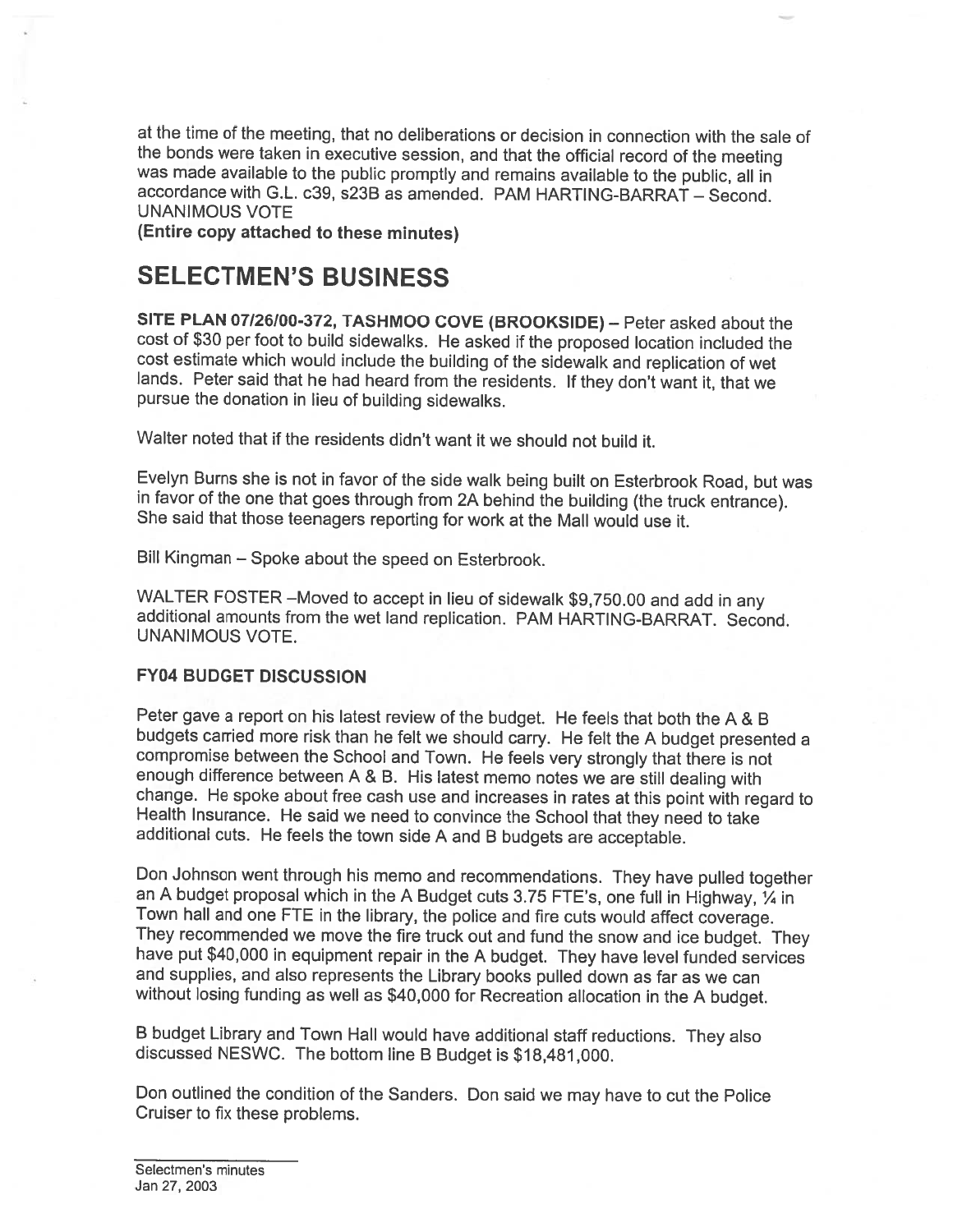Trey discussed his conversation with Marie Alteri. Marie at ALG proposed that as we look at 05 and 06 to take additional cuts. The School Committee will not take additional cuts to the <sup>B</sup> Budget. It was noted the Finance Committee is not in favor of spending <sup>a</sup> lot of Free Cash. This issue has to be worked out.

Walter said that people wanted to be sure that there was not any fat in the budget. He said the A budget does not give the option under level funding. He feels that citizens have <sup>a</sup> right to choose and if you want services here is what the override will cost. He is most in favor in voting tonight and moving forward and bringing forward to ALG.

Pam agreed with Walter and we need to vote and have <sup>a</sup> constant figure to go forward with.

Dore' spoke about the problems with <sup>2</sup> 1/2 and he said if we go with <sup>A</sup> it is not <sup>a</sup> full service budget and only gives <sup>a</sup> choice of <sup>a</sup> large cut back and <sup>a</sup> small cut back. He agrees that if we are asking the citizens for \$3,000,000 we cannot say the alternative is this or 2,000,000 less. He thinks we need to pu<sup>t</sup> some money back in the <sup>A</sup> Budget. He further feels we need to give the citizens the information to make <sup>a</sup> decision. He also said we probably would need to let go of the Fire Truck.

Jon Chintz — He needs to prepare for the Fin corn meeting tomorrow. He wanted to clarify the numbers. He asked about health insurance — did we think we could implement the scheme. Trey said highly unlikely that we would be able to.

Nancy Tavernier — Asked about Free Cash use. 600,000 in Free Cash

PETER ASHTON — Moved to add back to both A and B budget the \$50,000 to fund the repairs to the Highway trucks and Town Manager to spend the ADDITIONAL \$60,000. DORE' HUNTER — Second. UNANIMOUS VOTE

#### OTHER BUSINESS

Trey asked for <sup>a</sup> meeting update with Kerry Healy that took <sup>p</sup>lace this morning. Dore' reported that it turned out to be <sup>a</sup> good meeting.

Walter announced the upcoming CPA next meeting scheduled for Feb 3 at library.

Trey has been in contact with senior citizens that are eligible for exemption on the CPA portion of taxes. The seniors are proud and don't like to go through the exemption process. They feel that it will be read and people asking for this relief will be known to everyone. Trey assured that he would pass their comments on. Staff noted that they are very sensitive to the elders and those requiring other abatements that they may qualify for. Only the Board of Assessors and one staff person in the Assessing Dept. would be reviewing these applications.

Trey noted that the approval to lower the speed limit on 2A was approved and the speed limit is down from 45 to 40 MPH.

## CONSENT

Selectmen's minutes Jan 27, 2003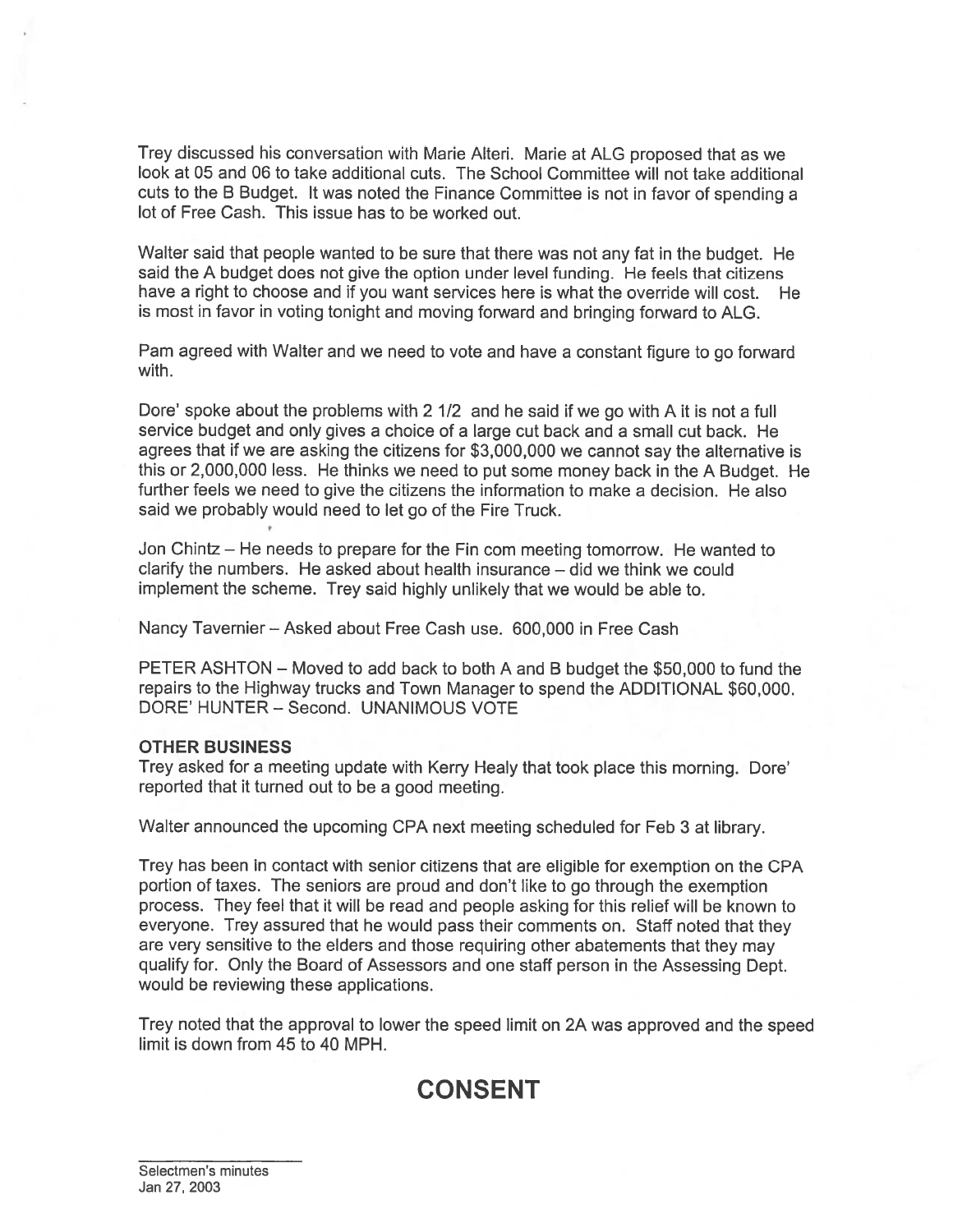## AGENDA

F. DORE' HUNTER — Moved to approve which #11 held. PETER ASHTON — Second. UNANIMOUS VOTE.

Hold <sup>11</sup> Dote' — Draft decision does not contain the language for cut through on no name road included. He asked that it be held until such condition was included. AGENDA<br>
NRE' HUNTER – Moved to approve which #11 held. PET<br>
NIMOUS VOTE.<br>
11 Dore' – Draft decision does not contain the language froad included. He asked that it be held until such condit<br>
TOWN MANAGER'S REPC<br>
EXECUTIVE S

## TOWN MANAGER'S REPORT

## EXECUTIVE SESSION

PAM HARTING-BARRAT — Moved to go into executive session for the purpose of discussing Collective Bargaining and Potential Litigation. Roll call taken — All AYES.

r fl  $\bigcap$  ,  $\bigcap$ Christine Joyce

Recording Clerk

), i  $\ell$  ,  $\ell$  i  $\ell$  i  $\ell$ / Date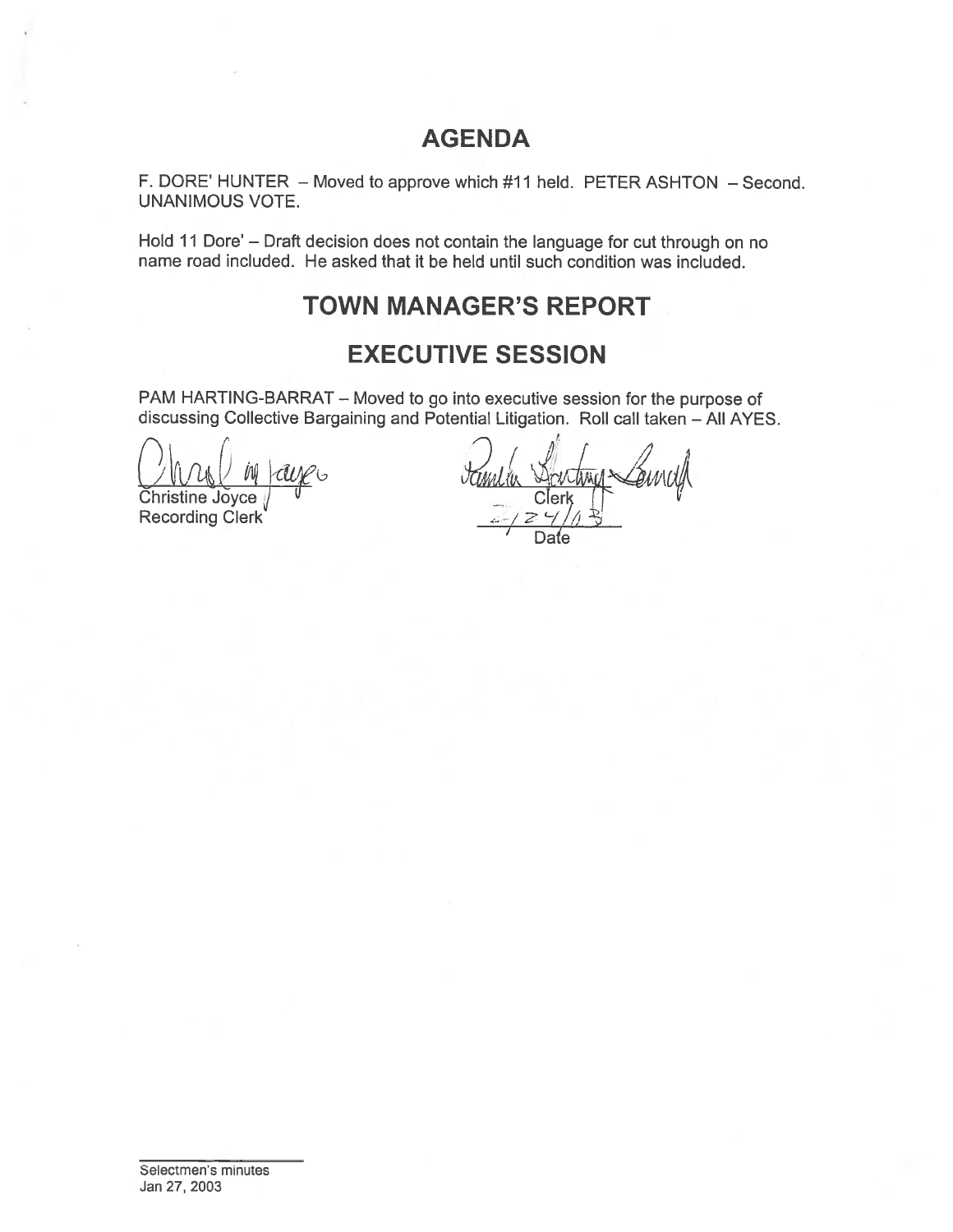TO: Board of Selectmen, Sewer Commissioners

FROM: Trey Shupert, Chairman

٠

SUBJECT: Selectmen and Sewer Commissioners Report

### **JANUARY 27, 2003** MEETING BEGINS AT 7:00 P.M.

### I. CITIZEN'S CONCERNS

#### ii SEWER COMMISSIONER'S BUSINESS

### III. PUBLIC HEARINGS & APPOINTMENTS

- 1. 7:10 CHARLES H. SMITH INTERVIEW FOR CEMETERY COMMISSION Enclosed <sup>p</sup>lease find Mr. Smith's application and the VCC's recommendation for appointment of Mr. Smith to fill the unexpired term of Donald MacLennan, for Board consideration.
- 2. 7:15 CLASS <sup>I</sup> APPLICATION, ENTERPRISE RENT-A-CAR Enclosed <sup>p</sup>lease find an application for <sup>a</sup> Class <sup>I</sup> license, along with staff comments for Board consideration. The Board is directed to the Building Commissioner's comments in particular.
- 3. 7:30 BOND SALE Enclosed <sup>p</sup>lease find materials in the subject regar<sup>d</sup> for Board consideration.

### IV. SELECTMEN'S BUSINESS

- 4. SITE PLAN SPECIAL PERMIT #07/26/00-372, TASHMOO COVE (BROOKSIDE) Enclosed <sup>p</sup>lease find correspondence from the Building Commissioner, seeking direction from the Board.
- 5. FY04 BUDGET DISCUSSION Enclosed <sup>p</sup>lease find materials in the subject regar<sup>d</sup> for Board consideration.
- 6. OTHER BUSINESS

### V CONSENT AGENDA

7. EVELYN OLSCEWSKI, BOARD OF REGISTRARS OF VOTERS - Enclosed <sup>p</sup>lease find <sup>a</sup> reques<sup>t</sup> from the Town Clerk for the reappointment of Evelyn Olscewski to the Board of Registrars of Voters, for Board consideration.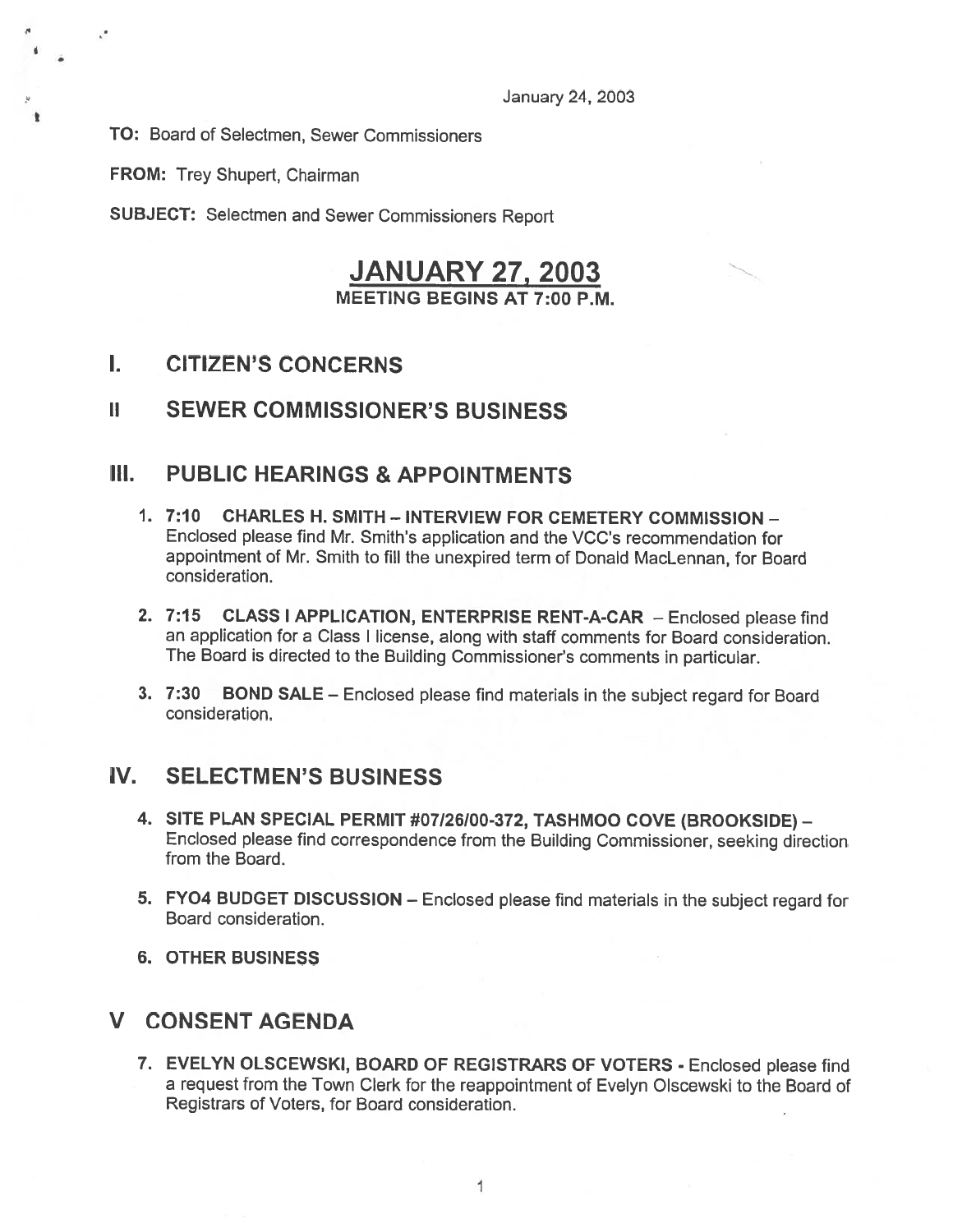- 8. ACTON MEMORIAL LIBRARY TRUSTEE ELECTION Enclosed please find a request from the Town Clerk for direction from the Board of Selectmen regarding the election of <sup>a</sup> Memorial Library Trustee at the <sup>2003</sup> Annual Election, for Board consideration.
- 9. STATE-OWNED LAND Enclosed please find correspondence from the State's<br>Division of Capital Asset Management (DCAM) regarding the "Skatepark Land" on Route<br>2, seeking agreement from the Board to reduce the notification
- 10. BOSTON EDISON PETITION, POLE RELOCATION, ESTERBROOK ROAD Enclosed <sup>p</sup>lease find <sup>a</sup> request from Boston Edison d/bla Nstar Electric for approval of <sup>a</sup> pole relocation on Esterbrook Road for Board consideration.
- 11. DECISION, SITE PLAN SPECIAL PERMIT #11104102-385, STARBUCKS COFFEE RESTAURANT - Enclosed <sup>p</sup>lease find <sup>a</sup> Draft Decision in the subject regard for Board consideration.
- 12. ACCEPT GIFT, COUNCIL ON AGING Enclosed please find a request from the Council on Aging for Board acceptance of a gift of a computer and printer from the Friends of the Acton Council on Aging and the West Acton Mercha

### VI. TOWN MANAGER'S REPORT

## VII EXECUTIVE SESSION

#### ADDITIONAL INFORMATION

Enclosed <sup>p</sup>lease find additional correspondence that is strictly informational and requires no Board action.

#### FUTURE AGENDAS

To facilitate scheduling for interested parties, the following items are scheduled for discussion on future agendas. This IS NOT <sup>a</sup> complete Agenda.

Feb 10— Palmer Kennels Site Plan, Concord Connection Site <sup>p</sup>lan Special Permit <sup>136</sup> Main Street Feb <sup>24</sup> March 3 — Street Acceptance

March <sup>10</sup> — Mock Town Meeting

#### GOALS 2002-2003

1. Labor Negotiations & Improve Labor Relations environment (Peter/Trey)<br>2. Improve Communications with Town Boards (Peter/Trey)<br>Implement Chairman Round Table - (Trey) *(for Dec/Jan)* 

Revisit <sup>2020</sup> Planning Process for direction to make this process more beneficial towards Implementation of long-term vision (Trey).

- 
- 3. Towne Building Reuse (Walter/Dore'/Peter)<br>4. ALG process be used for purpose of Budget Planning for FY04 (Walter/Trey)
- 
- 
- 5 Residential and Commercial Growth (Walter/Pam) (PCRC EDC Continuing to meet)<br>6. Open Space and Recreation Plan (Peter/Walter) Completed<br>7. Health Insurance Trust Agreement (Peter) (Peter still working on getting commen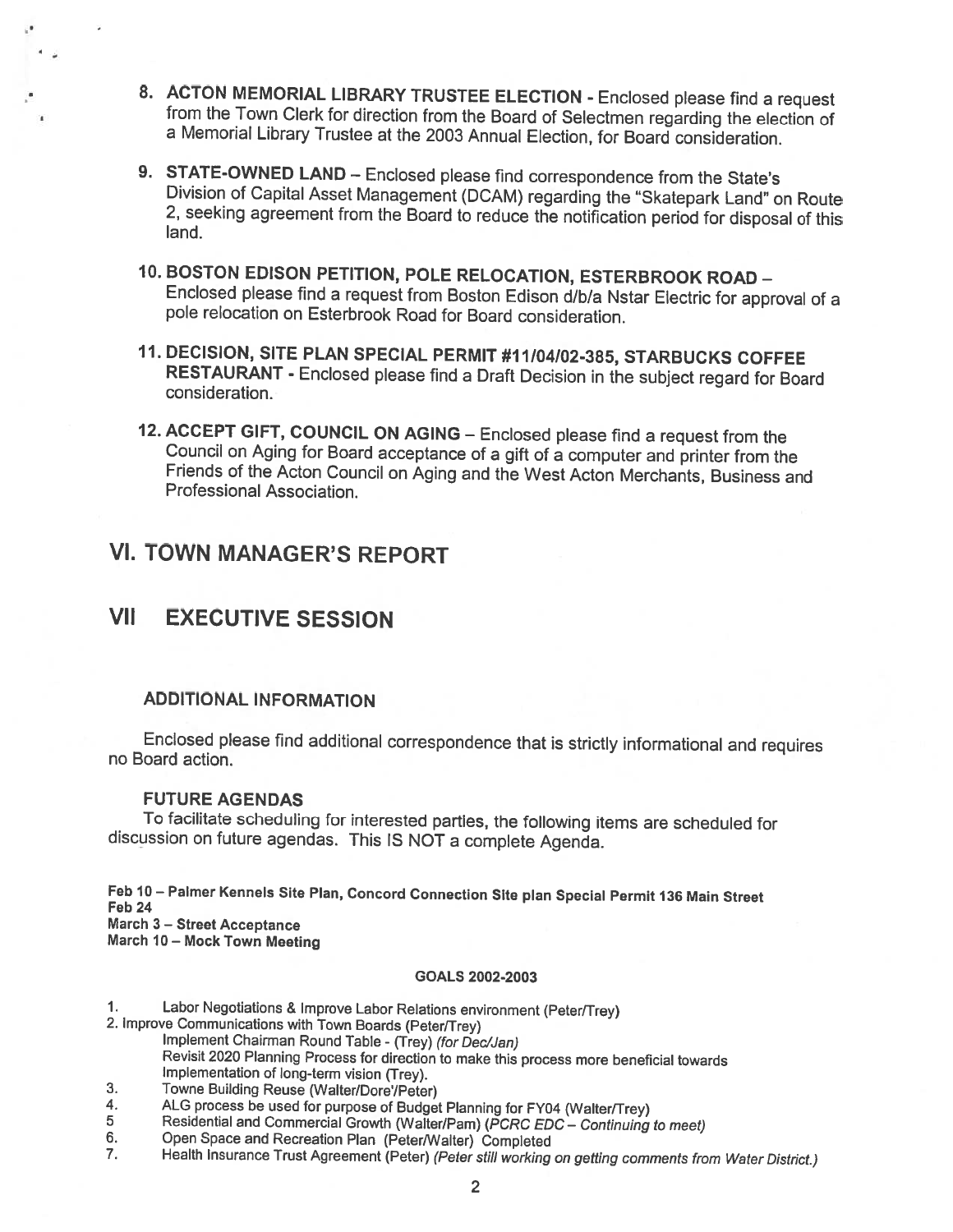- 8. Decision on Pentamation Accounting System (Dore'/Peter) (Proposals are being looked at by staff)<br>9. Process Planning for "Life after NESWC" (Pam/Peter) (John Murray is looking at this)
- 9. Process Planning for "Life after NESWC" (Pam/Peter) (John Murray is looking at this)<br>10. Joint IT process-organizational change (Walter/Dore') (

10. Joint IT process-organizational change (Walter/Dore') (1.1. Implement an on-going Public Relations campaign rega

- Implement an on-going Public Relations campaign regarding budgetary situation (Trey/Walter) (ALG put plan in place A/B)
- 12. Provide looking at salary levels in the organization, include liaison with Personnel Board (Trey /Peter) (Need to look at budget)

Based upon results of Salary Survey, conduct a through review of current salary levels (Trey/Peter) (Need to look at budget override for Operating budget)

- 13. Broader community interface with Emerson Hosp.- Board of Health to take elder issues on (Pam)<br>14. Recreational field lack of space, prison land etc. (Walter)
- 14. Recreational field lack of space, prison land etc. (Walter)
- Middlesex Pension alternatives (Walter)

#### GOALS carried forward

16. Public Safety Facility (Dore'/Trey)<br>17. Determine future of Vaillancourt He

17. Determine future of Vaillancourt House - 17 Woodbury Lane. (Pam) (No dialogue thus far as budgets have had the bottom fallout, Historical Commission issue and seek suggestions) Goals 2003-Selectmen folder